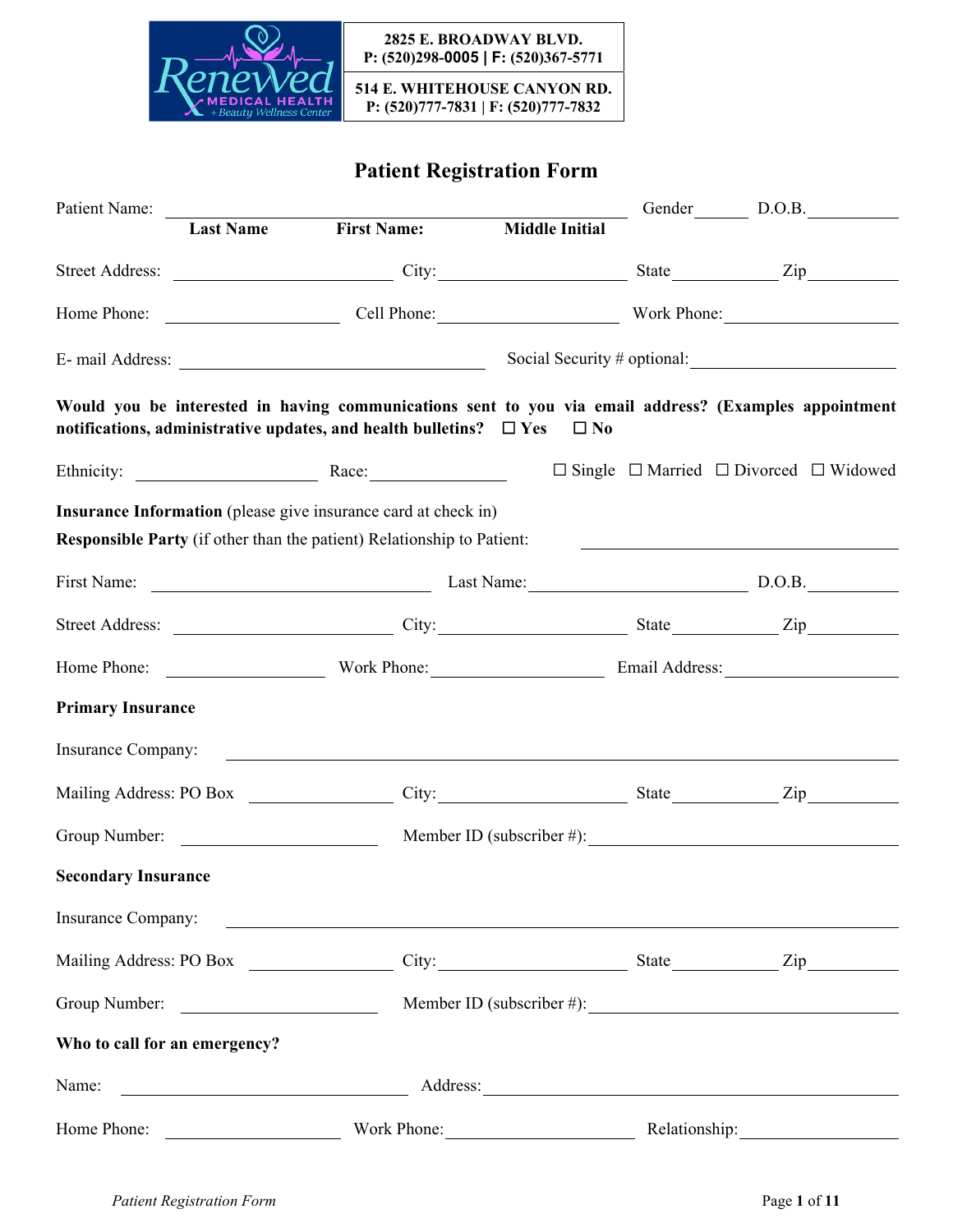#### **Missed Appointment Policy**

#### **Cancellation of an appointment**

To be respectful of the medical needs of other patients, please be courteous and call the office at least 48hours in advance if you are unable to show up for an appointment. Our appointment times are in high demand, and your early cancellation will allow another patient access to timely medical care. To cancel, please call **(520) 298-0005** and speak with one of our schedulers. If it is after hours, please leave a detailed message on our voicemail.

#### **No show policy**

A "no show" is defined as a patient who misses an appointment without cancelling in a minimum of 48 hours in advance for all provider and Renewed appointments. A failure to be present at the time of an appointment will be recorded in the patient charge as a "no show." This includes arriving more than 15 minutes after the scheduled appointment time. In the event of a "no show" Renewed Medical Health "may" charge the credit card on file a \$50 missed appointment fee. This fee "may" be charged for missed appointments or appointments cancelled with less than 48 hours' notice. This fee is **NOT** covered by insurance companies and remains the responsibility of the patient. We require that all patients have a credit or debit card on file. We allow two no show appointments before considering a patient for termination from the practice. Those arriving more than 10 minutes late to their appointment may be asked to reschedule.

By signing this statement, I acknowledge that I understand and agree to abide by the terms of the Missed Appointment Policy.

**Signature: Date:**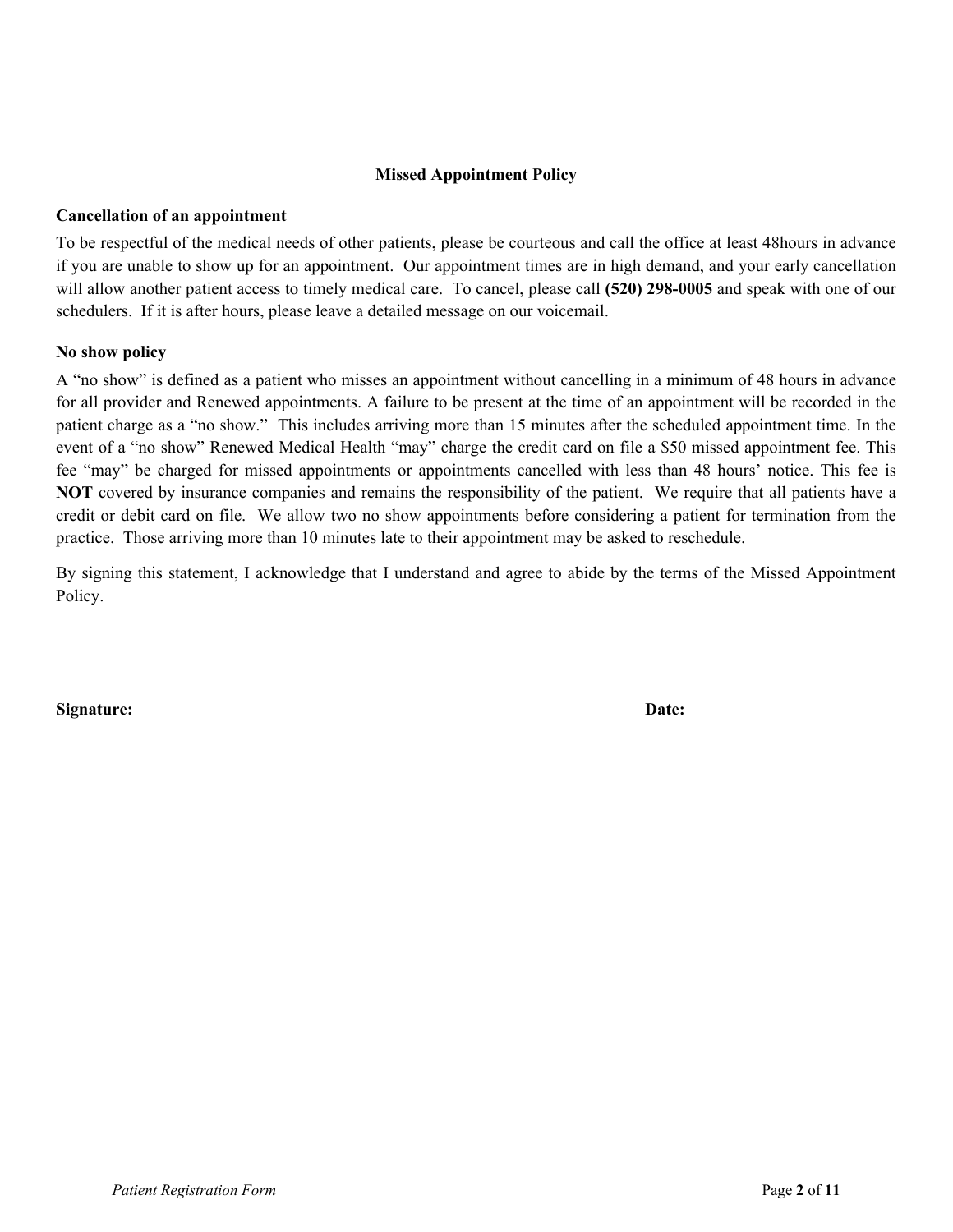### **Outstanding Balance & Credit Card on File Policy**

#### **Returned check policy**

We require that all patients to have a credit or debit card on file. In the event of a check being returned for insufficient funds, we will charge the card on file for the returned check and a \$25 returned check fee.

### **Outstanding balance policy**

Any patient carrying an outstanding balance will be responsible for paying in full before seeing or being treated by a provider. Balances that reach 90-days past due will be referred to a collection agency. The collection agency will have the authority to collect the full outstanding balance due to us plus a 25% collection fee. Our providers cannot see patients in collections until they have paid the full balance due including the collection fee.

### **Credit card on file policy**

The information will be held securely until your insurance/s have paid their portion and notified us of the remaining amount. This policy will in no way compromise your ability to dispute a charge or question your insurance company's determination of payment.

We are under HIPPA policies, which means we are under strict rules and guidelines for protecting patient's privacy and your credit card is considered protected health information.

By signing this statement, I acknowledge, understand and agree to abide by the terms of the medical practices Outstanding Balance and Credit Card Policy

I certify that I am the authorized holder and signatory of the credit card referenced above. I hereby authorize Renewed Medical Health to charge the above credit card for collection of payment and charges for missed appointments within this form.

Printed Name: **Date: Date: Date: Date: Date: Date: Date: Date: Date: Date: Date: Date: Date: Date: Date: Date: Date: Date: Date: Date: Date: Date: Date: Date: Date: Date:**

**Signature:** 

**If you have questions or concerns, please ask to speak to an office manager.** 

**Signature: Date:**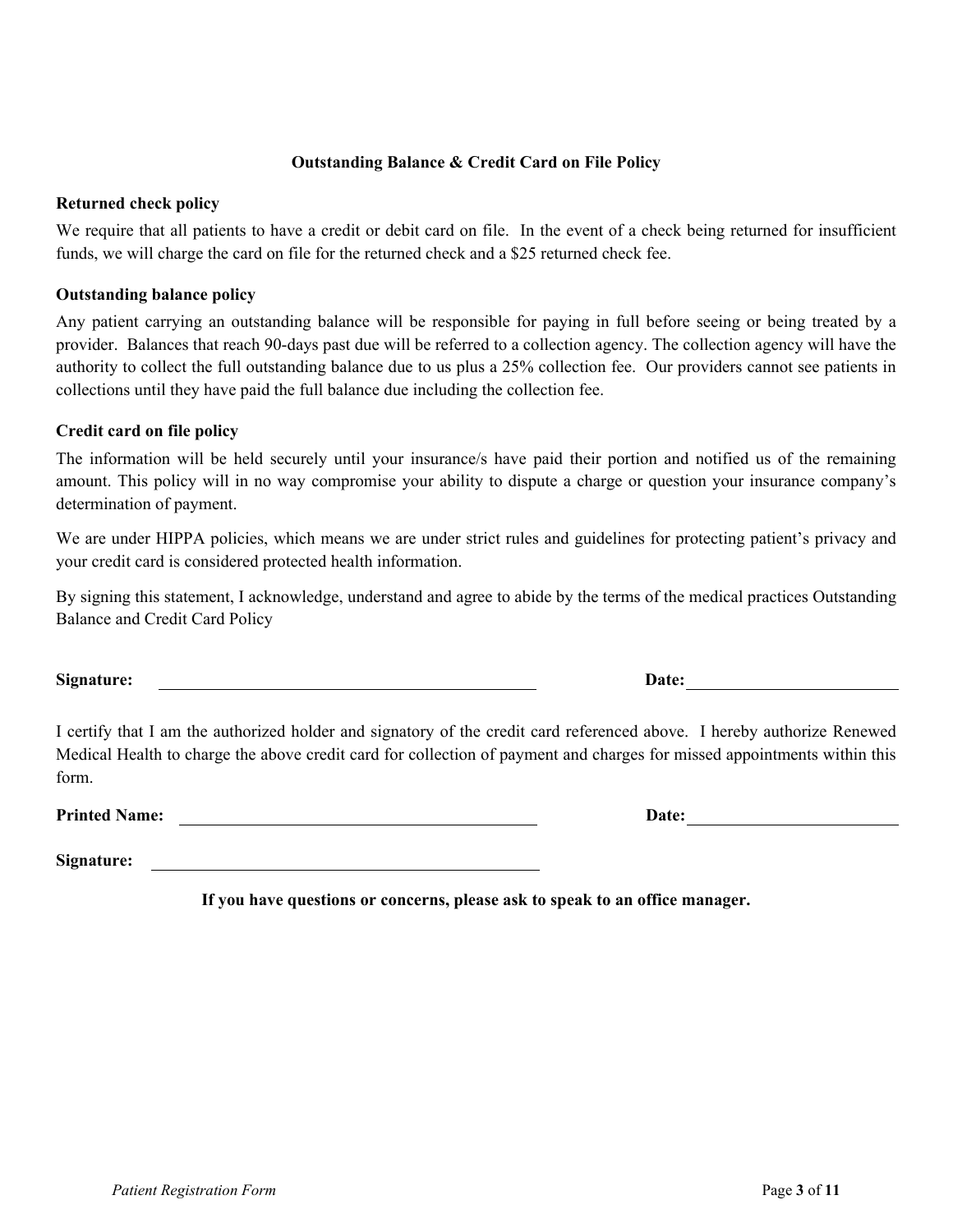#### **Confidentiality Of Patient Medical Records &HIPPA Acknowledgment**

We understand that information about you, your health, and your healthcare is personal. We are committed to protecting your personal health information (PHI). We request that you sign this form acknowledging that you have been given the opportunity to read and receive a copy of our policy regarding the confidentiality of patient medical records. This acknowledgment will be filed within your medical records.

I acknowledge that I have been given the opportunity to receive and read a copy of this organizations HIPPA privacy policy.

| <b>Printed Name:</b> | Date: |
|----------------------|-------|
|                      |       |
|                      |       |

#### **Patient authorization for disclosure of protected health information**

**Signature:** 

You may elect to have your PHI provided to you by a message from the physician's office by signing this form in the space provided below. Once you have signed the form, future communication with you concerning your PHI via phone call, text or email may be provided to you and to the designated relative or friend on a voice mail at the number you provide to this office.

I understand my HIPAA rights and I request that this office leave messages, including those containing PHI, for me with either of the two individuals listed below on voice mail at the numbers noted below. I understand that it is my responsibility to keep the practice informed of any changes to this information.

|                                 | Date: $\frac{1}{\sqrt{2}}$                                |
|---------------------------------|-----------------------------------------------------------|
|                                 | Phone Number: ( ) Cell phone number: ( ) Work Number: ( ) |
|                                 |                                                           |
|                                 | Phone:                                                    |
|                                 | Phone:                                                    |
| <b>Emergency Contact</b>        |                                                           |
|                                 |                                                           |
| <b>Relationship to Patient:</b> |                                                           |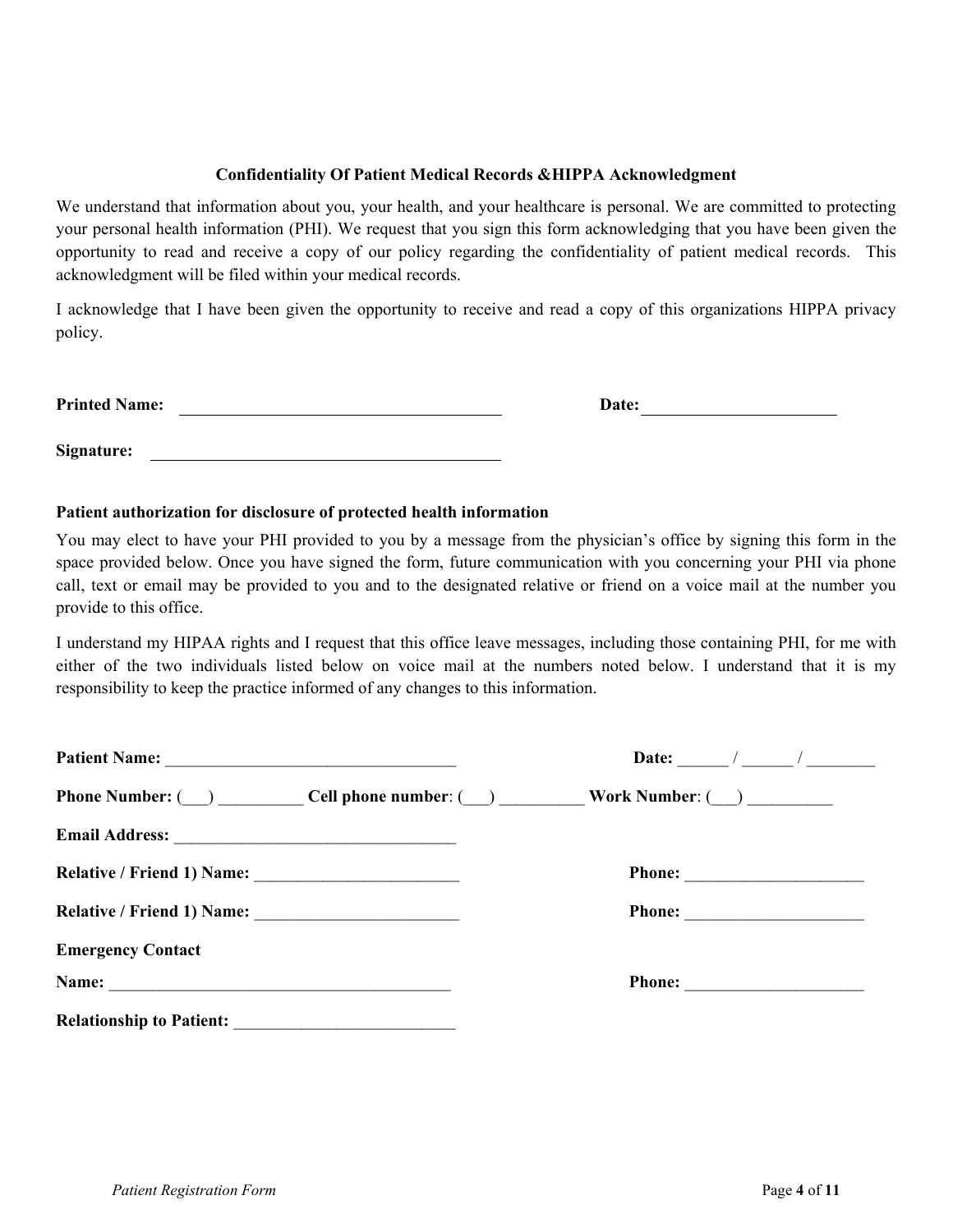#### **Appointment reminder notifications**

It's a busy work and that's why we offer a range of convenient ways to receive appointment reminders, via text or phone call. If you would like to be able to receive complimentary appointment reminder notifications, complete the needed information below to enroll. Once enrolled you will simply reply YES to confirm and NO to cancel the appointment. If you choose to cancel the appointment, you will need to call the office to reschedule at (520) 298-0005. Your information using this feature will not be shared.

| Phone Number: $(\_\_)$                                                                              |                                                         |
|-----------------------------------------------------------------------------------------------------|---------------------------------------------------------|
|                                                                                                     | <b>Opt into Newsletter</b> $\Box$ Yes $\Box$ No         |
|                                                                                                     |                                                         |
| How did you hear about us?                                                                          |                                                         |
| $\Box$ Media $\Box$ TV $\Box$ Social Media $\Box$ Radio $\Box$ Magazine $\Box$ Event $\Box$ Website |                                                         |
|                                                                                                     | Other:<br><u> 1980 - Andrea Andrew Maria (h. 1980).</u> |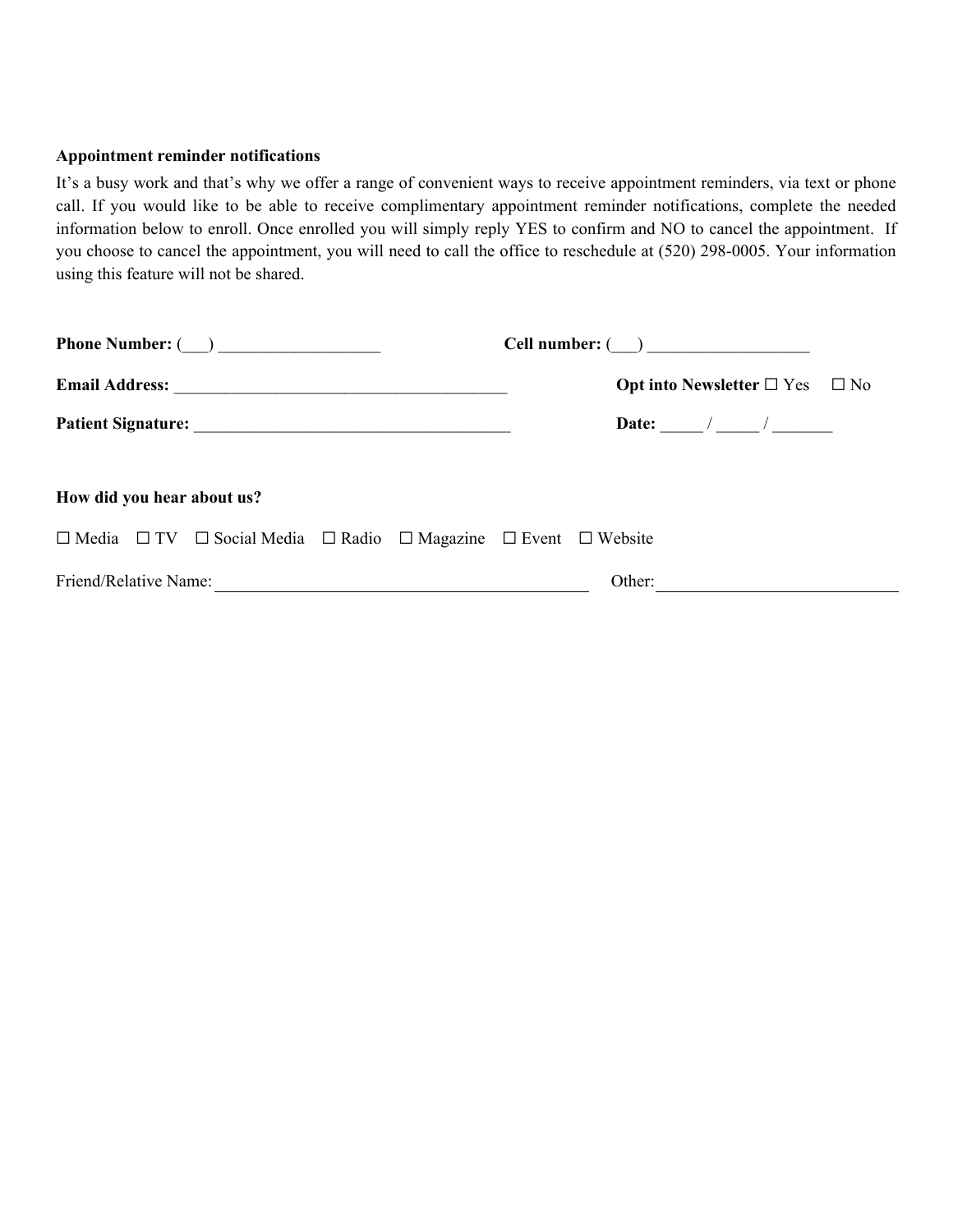#### **Assignment Of Benefits: Medicare and Commercial Insurance**

#### **Health insurance policy**

In order to be able to provide a higher level of service to all our patients and keep the cost down for specialty service items, we have structured our reimbursement schedules to include accepting insurance for provider time. All face-to-face provider time will be billed to your insurance, unless you request otherwise in writing. Co-payments are collected on the date of service. Some of our items and services such as hormone pellets therapy, our weight loss program and associated products, and nutritional supplements may not be covered by your insurance and payment is required on the date of service. It is your responsibility to understand your specific insurance policy and benefits coverage. Patients are responsible for deductible and coinsurance amounts, and items or services not covered by insurance. If you do not have insurance, we have a date of service fee schedule for cash paying patients. All self-pay patients will be expected to pay at the time of service with accepted method of payment. We accept cash, check, and all major credit cards. The cost of your doctor's visit is determined by services provided and the complexity of your visit. Parts of or all your visit may be covered by insurance, however you are primarily responsible for payment on all services rendered.

We perform a small number of procedures that are, at times, deemed experimental and/or not medically necessary by insurance carriers. It is the responsibility of each patient to understand his or her specific insurance policy and benefits coverage.

It is the policy of our Providers to discuss routine lab results at the next scheduled appointment. Patients with critical lab values or results that require information while incorporating patient confidentiality requirements. I authorize any holder of medical or other information about me to release to the Social Security Administration and Centers for Medicare and Medicaid Services or its intermediaries or carrier or any other commercial insurance company, any information needed for this or a related Medicare claim. I permit a copy of this authorization to be used in place of the original, and request payment of medical insurance benefits either to myself or to the party who accepts assignments.

I hereby authorize the release of medication information necessary to file a claim with my insurance company and assign benefits otherwise payable to me.

I understand I am financially responsible for any balance not covered by my insurance carrier. A copy of this signature is as valid as the original.

**Signature:** Date: **Date: Date: Date: Date: Date: Date: Date: Date: Date: Date: Date: Date: Date: Date: Date: Date: Date: Date: Date: Date: Date: Date: Date: Date: Date: Da**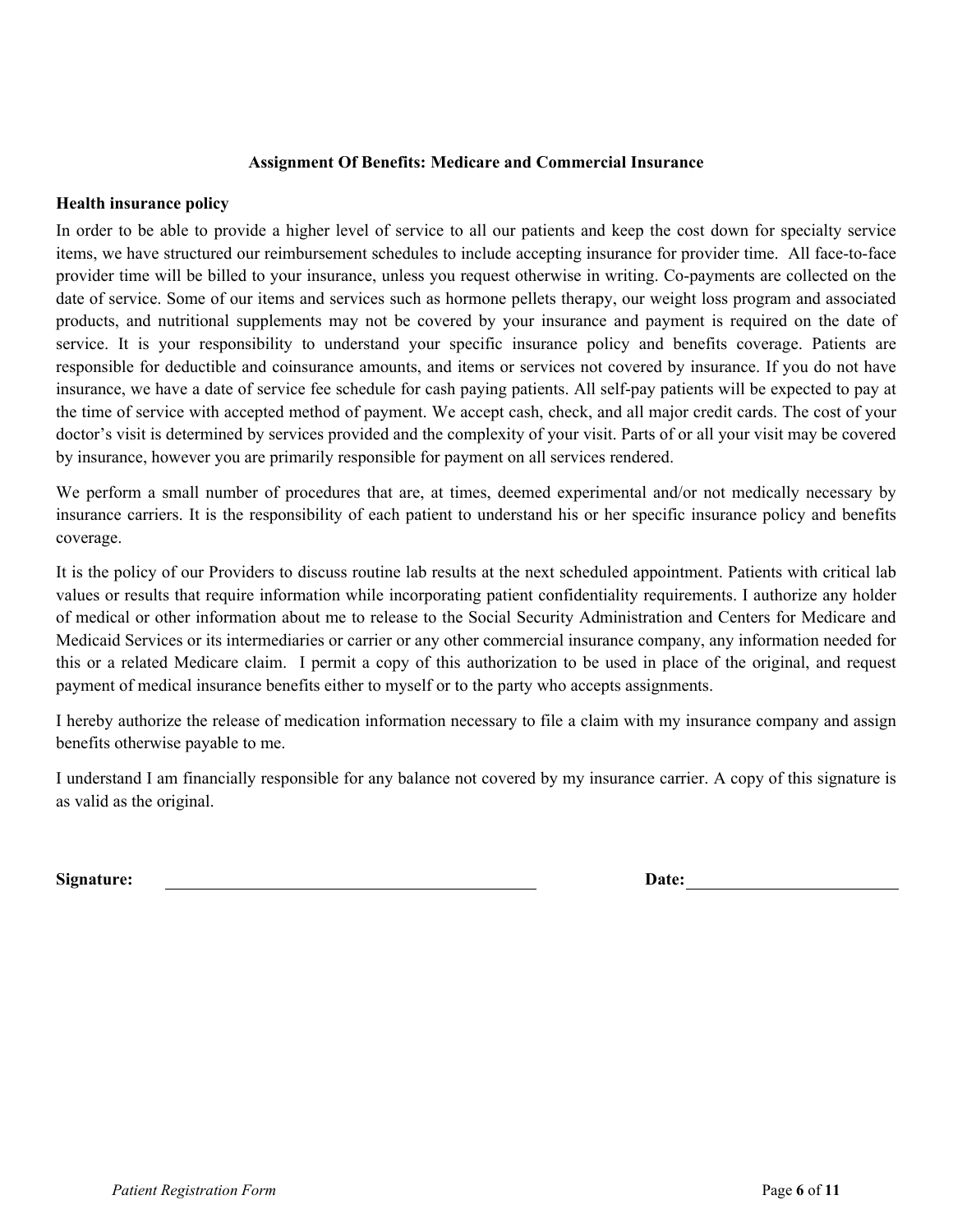# **Medical History**

| Date:                                       |      |                |  |
|---------------------------------------------|------|----------------|--|
| Name:                                       | Age: | Date of Birth: |  |
| Name of Primary Care Provider (PCP):        |      |                |  |
| <b>Current/Past Specialty Providers:</b>    |      |                |  |
| List your top 3 concerns for today's visit: |      |                |  |
|                                             |      |                |  |
|                                             |      |                |  |

| <b>Allergic To:</b> | Reaction |
|---------------------|----------|
|                     |          |
|                     |          |
|                     |          |
|                     |          |
|                     |          |

|  |  |  |  | Allergic to: Latex: $\Box$ Yes $\Box$ No Lidocaine: $\Box$ Yes $\Box$ No Betadine: $\Box$ Yes $\Box$ No |  |  |  |  |  |  |
|--|--|--|--|---------------------------------------------------------------------------------------------------------|--|--|--|--|--|--|
|--|--|--|--|---------------------------------------------------------------------------------------------------------|--|--|--|--|--|--|

| <b>Medication</b> | <b>Dose</b> | <b>Reason for taking</b> | Prescriber |
|-------------------|-------------|--------------------------|------------|
|                   |             |                          |            |
|                   |             |                          |            |
|                   |             |                          |            |
|                   |             |                          |            |
|                   |             |                          |            |

| <b>Preferred Pharmacy:</b> | Address: | Phone |
|----------------------------|----------|-------|
|                            |          |       |

**Past Medical History:**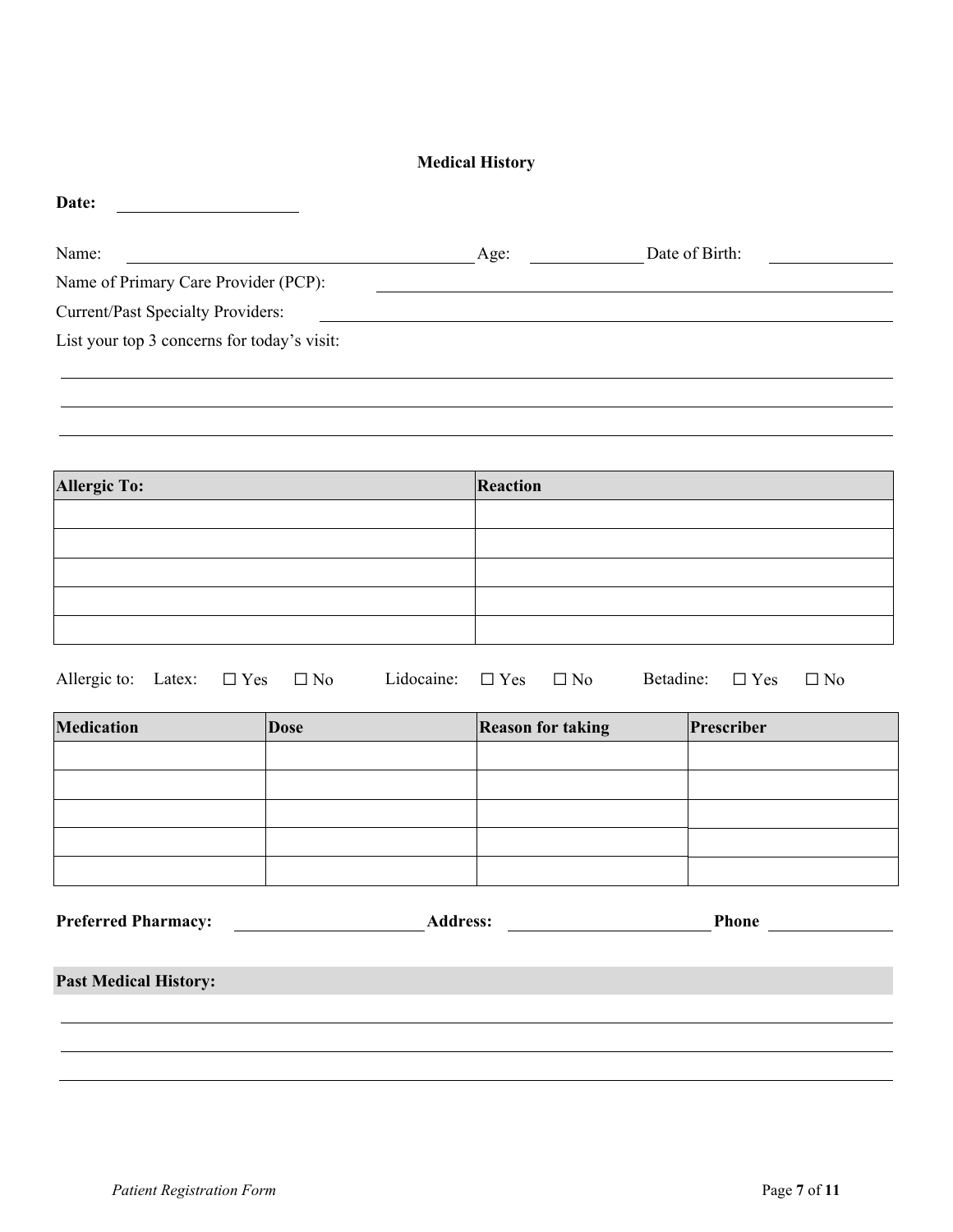# **GYN History (female):**

| Age of first menses:           |                                       |                                                             |                        |                                              |                        | First Day of last menses: |  |  |  |  |        |          |
|--------------------------------|---------------------------------------|-------------------------------------------------------------|------------------------|----------------------------------------------|------------------------|---------------------------|--|--|--|--|--------|----------|
|                                | Live births:<br>How many pregnancies: |                                                             |                        |                                              | Miscarriage/Abortions: |                           |  |  |  |  |        |          |
|                                |                                       | Current Method of birth control:                            |                        | <u> 1989 - Andrea Andrew Maria (b. 1989)</u> |                        |                           |  |  |  |  |        |          |
|                                |                                       | If Menopause, Age:                                          |                        |                                              |                        |                           |  |  |  |  |        |          |
| Previous endometrial ablation? |                                       |                                                             | Previous hysterectomy? |                                              |                        | Ovaries removed?          |  |  |  |  |        |          |
| <b>GU History (Male):</b>      |                                       |                                                             |                        |                                              |                        |                           |  |  |  |  |        |          |
| History of                     |                                       | impotence, BPH, prostate cancer or testicular cancer? If so |                        |                                              |                        |                           |  |  |  |  | please | explain: |
|                                |                                       |                                                             |                        |                                              |                        |                           |  |  |  |  |        |          |

# **Males/Females:**

Any current or previous treatments with hormones? YES/NO If yes, describe including positive or negative effects\_\_\_\_\_\_\_\_\_\_\_\_\_\_\_\_\_\_\_\_\_\_\_\_\_\_\_\_\_\_\_\_\_\_\_\_\_\_\_\_\_\_\_\_\_\_\_\_\_\_\_\_\_\_\_\_\_\_\_\_\_\_\_\_\_\_\_\_\_\_\_\_\_\_\_\_\_\_\_\_\_\_\_\_\_\_\_\_\_\_\_\_

 $\mathcal{L}_\mathcal{L} = \mathcal{L}_\mathcal{L} = \mathcal{L}_\mathcal{L} = \mathcal{L}_\mathcal{L} = \mathcal{L}_\mathcal{L} = \mathcal{L}_\mathcal{L} = \mathcal{L}_\mathcal{L} = \mathcal{L}_\mathcal{L} = \mathcal{L}_\mathcal{L} = \mathcal{L}_\mathcal{L} = \mathcal{L}_\mathcal{L} = \mathcal{L}_\mathcal{L} = \mathcal{L}_\mathcal{L} = \mathcal{L}_\mathcal{L} = \mathcal{L}_\mathcal{L} = \mathcal{L}_\mathcal{L} = \mathcal{L}_\mathcal{L}$ 

### **Preventative Health History: Please enter dates of most recent and details if abnormal.**

 $\mathcal{L}_\text{max} = \mathcal{L}_\text{max} = \mathcal{L}_\text{max} = \mathcal{L}_\text{max} = \mathcal{L}_\text{max} = \mathcal{L}_\text{max} = \mathcal{L}_\text{max} = \mathcal{L}_\text{max} = \mathcal{L}_\text{max} = \mathcal{L}_\text{max} = \mathcal{L}_\text{max} = \mathcal{L}_\text{max} = \mathcal{L}_\text{max} = \mathcal{L}_\text{max} = \mathcal{L}_\text{max} = \mathcal{L}_\text{max} = \mathcal{L}_\text{max} = \mathcal{L}_\text{max} = \mathcal{$ 

| <b>Preventative Test</b>    | Date | <b>Normal</b>            | <b>Abnormal</b> | <b>History of Abnormal Details</b> |
|-----------------------------|------|--------------------------|-----------------|------------------------------------|
| PAP                         |      |                          |                 |                                    |
| Mammogram                   |      |                          |                 |                                    |
| <b>Bone Density</b>         |      |                          |                 |                                    |
| Colonoscopy                 |      |                          |                 |                                    |
| Rectal Exam                 |      |                          |                 |                                    |
| <b>PSA</b>                  |      |                          |                 |                                    |
| Chest X-Ray                 |      |                          |                 |                                    |
| <b>EKG</b>                  |      |                          |                 |                                    |
| <b>Exercise Stress Test</b> |      |                          |                 |                                    |
| $T_{\alpha\beta}$           |      | $\Gamma$ lu $V_{\alpha}$ |                 | $Dn$ and $Dn$ and $Dn$             |

| Tetanus Vaccine:   | Flu Vaccine:       | Pneumonia Vaccine: |
|--------------------|--------------------|--------------------|
| Tuberculosis Test: | Hepatitis Vaccine: | HIV Test:          |
|                    |                    |                    |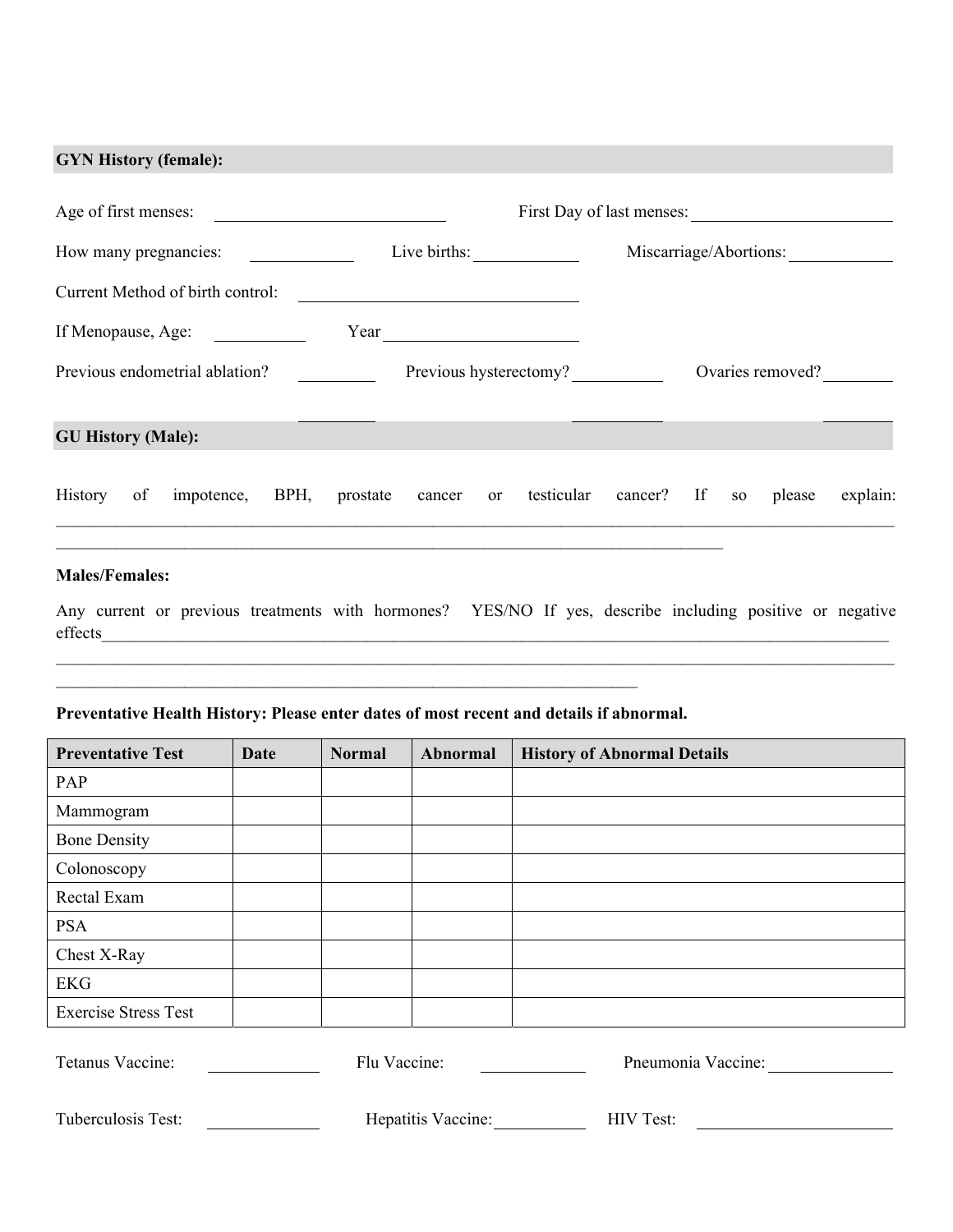# **Surgical and Hospitalization History:**

# **Family History:**

List family members with the following health conditions. Please circle if cause of death.

| $\Box$ Heart Disease:<br><u> 1989 - Johann Stoff, amerikansk politiker (d. 1989)</u>                                                                                   |  |  |  |
|------------------------------------------------------------------------------------------------------------------------------------------------------------------------|--|--|--|
| $\Box$ Heart Attack before age 50:                                                                                                                                     |  |  |  |
|                                                                                                                                                                        |  |  |  |
| $\Box$ Diabetes: $\Box$                                                                                                                                                |  |  |  |
|                                                                                                                                                                        |  |  |  |
| $\Box$ Mental Illness: $\Box$                                                                                                                                          |  |  |  |
|                                                                                                                                                                        |  |  |  |
| $\Box$ Breast Cancer:                                                                                                                                                  |  |  |  |
| $\Box$ Ovarian Cancer: $\Box$                                                                                                                                          |  |  |  |
| $\Box$ Colon Cancer: $\Box$                                                                                                                                            |  |  |  |
|                                                                                                                                                                        |  |  |  |
|                                                                                                                                                                        |  |  |  |
| Tobacco Use circle one, add details if needed                                                                                                                          |  |  |  |
| $\Box$ Has never smoked tobacco                                                                                                                                        |  |  |  |
|                                                                                                                                                                        |  |  |  |
| $\Box$ Current Smoker: Desire Quitting? $\Box$ Yes $\Box$ No Years smoking Packs per day: $\Box$ $\frac{1}{2}$ $\Box$ 11 $\Box$ 1 <sup>1</sup> / <sub>2</sub> $\Box$ 2 |  |  |  |
| <b>Alcohol use:</b>                                                                                                                                                    |  |  |  |
| Do you drink alcohol? $\Box$ Yes $\Box$ No<br>if yes, how many drinks per week?                                                                                        |  |  |  |
|                                                                                                                                                                        |  |  |  |
| <b>Substance abuse:</b>                                                                                                                                                |  |  |  |